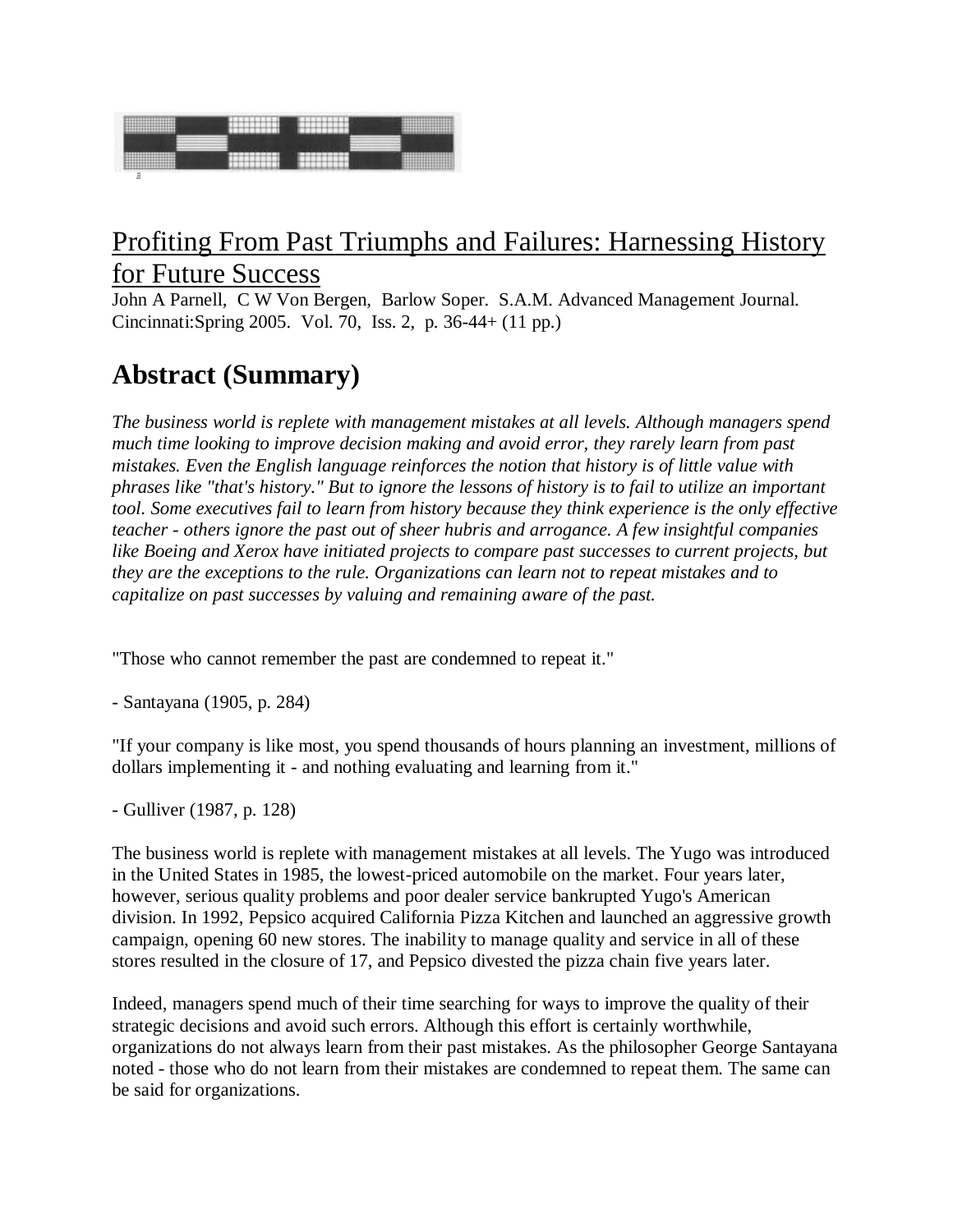Interestingly, the English language reinforces the notion that history is typically of little value. We commonly use the phrase "that's history" to indicate irrelevance. Even the aphorism, "History never repeats itself suggests that knowing history is dangerous because one can be trapped into believing that the future will be the same as the past (Busby, 1999; Will, 2001). Automaker Henry Ford's remark that "history is bunk" (Bohle, 1967, p. 195) has been quoted with widespread approval in business for more than 75 years. More recently (and more subtly than Henry Ford), Pfeffer and Sutton (2000) asserted that managers should be careful of history as embodied in organizational memory, precedents, and customs and argue that memory should not be used as a substitute for thinking: "Excessive reliance on the organization's memory means that existing practices are rarely thought about, let alone questioned or examined to see if they make sense in the context of what mangers know and are trying to accomplish" (Pfeffer and Sutton, 2000, p. 70).

As argued here, a management discipline that ignores the cumulative impact of past events on present events fails to fully utilize the explanatory and interpretive potential of understanding how and why "present [theories and methods] have their particular nature by virtue of their past" (Manicas, 1987, p. 274). Theories of management typically proceed "without reference to historical context and process" (Zald, 1993, p. 82) and a perusal of the contemporary management literature suggests little has changed (Bedeian, 1998).

This ahistorical cast has permeated the management discipline. For example, Viteles (1959) pointed out the failure of the then relatively new job redesign movement to reference classical British studies, conducted during the 1920s, contrasting the effects of uniform versus varied tasks on output, workers' feelings, and so on. Phillips, Bedeian, and Molstad (1991) also noted a continuing neglect of these same studies. The job redesign movement is but one example of a "newer" approach that was, in fact, anticipated in earlier studies that could yet be helpful with ongoing workplace challenges. A second example involves a forerunner of today's self-managing teams. As early as the 1870s, skilled iron workers, with no foreman or contractor, managed themselves, collectively making production, pay, training, and hiring decisions (Montgomery, 1976).

More recently, Sutton, Eisenhardt, and Jucker (1986) discussing the Atari collapse and Dess and Perkins (1999) reviewing Food Lion lamented that both organizations were unable to effectively manage retrenchment in declining organizations and failed to learn a lesson that managers in the "smokestack" industries learned in the deep recession of the 1970s: adaptation in the form of new products and new marketing strategies, not layoffs, is what arrests decline (Mirvis and Berg, 1977). Both Atari and Food Lion continued to do what they were doing while reducing staff. Such an approach is consistent with Staw, Sandelands, and Dutton's (1981) threat-rigidity effect wherein people and organizations respond to problems by clinging even more tightly to what they do best while rejecting new approaches.

Additionally, Bluedorn (1986) commented that despite the quality of these writers' ideas, a disappointing amount has been forgotten and ignored over the generations in large part due to lack of appreciation of history. What has not been forgotten, ignored, or misinterpreted has not figured prominently in the more current literature. For example, Taylor established a number of principles, the first of which was "A Large Daily Task" (Taylor, 1903, p. 63). The idea was that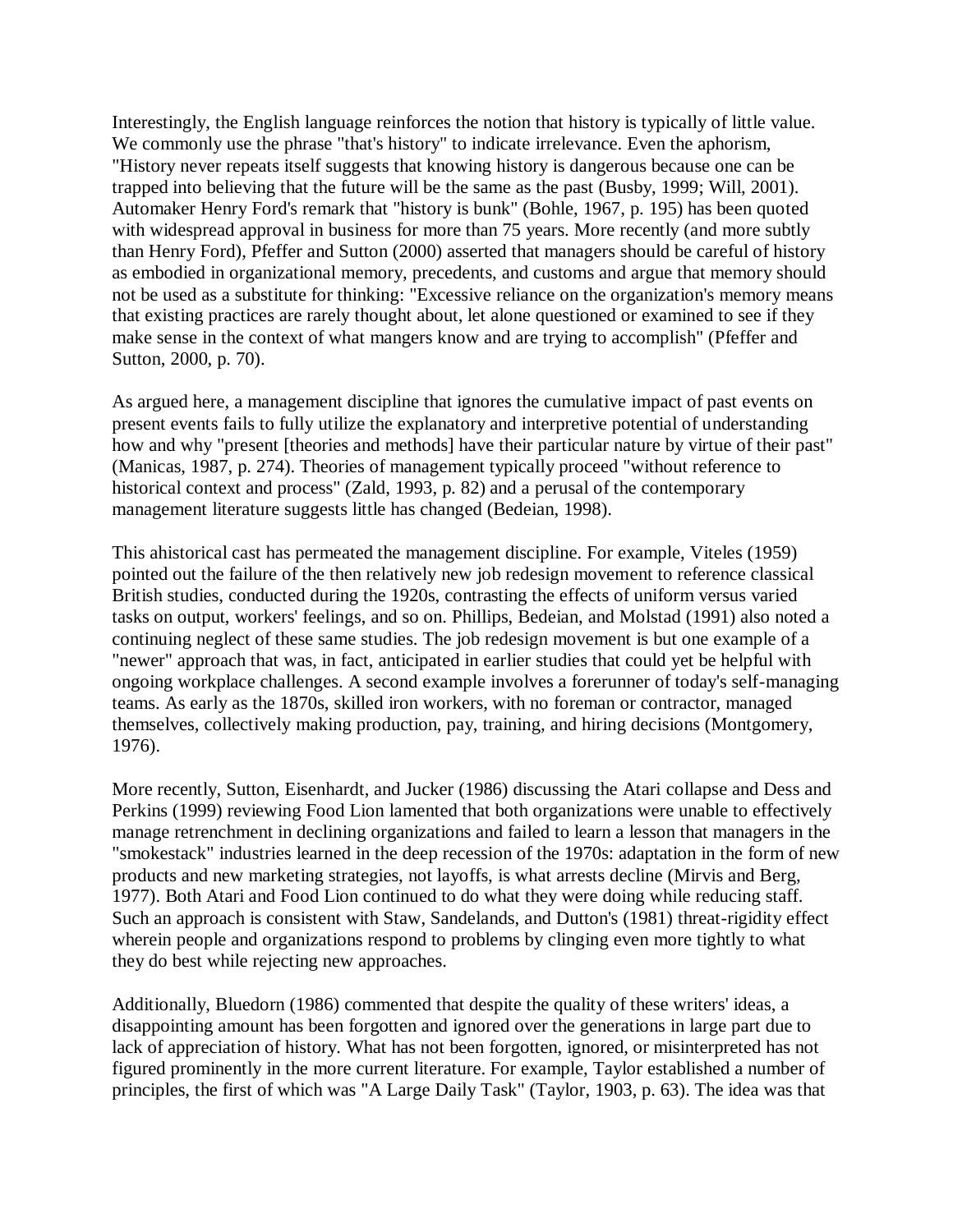each member of the organization should have a "clearly defined task" assigned each day, and the task should be "circumscribed carefully and completely," be neither "vague nor indefinite," and "not easy to accomplish." This principle contains a rich amount of strongly supported management ideas. Setting a "clearly defined task" is simply another way to prescribe the setting of specific goals, which has been found by contemporary researchers to be a powerful motivator (Locke and Latham, 1990). Taylor advocated setting challenging but attainable goals many years before these ideas gained prominence in goal-setting theory - but this seems to have been lost on current researchers.

Yet Taylor has become the most popular target of modern management thinkers. He is often vilified as the "epitome" of anachronistic managerial methods (Economist, 1993). Unfortunately, many who think of Taylor today "tend to think of dehumanizing time-motion studies" (Wood, 1989, pp. 71-72). The fundamental aim of Taylor's philosophy, however, was to replace rule-ofthumb opinion with scientific study in a search for the best way to manage. As explained by Locke (1993, p. 158), "today's manager has the same goal." Ironically, an appreciation of this common goal lies at the heart of Japanese managerial success. As described in the Forbes's article "A Lesson Learned and a Lesson Forgotten" (Wood, 1989), what Japanese businessmen learned about management after World War II, they learned from Americans. What Japan learned, and the U.S. forgot, was the lesson of Taylorism, a lesson now known as the systems approach to manufacturing: the notion that every part of an organization should be scientifically analyzed and redesigned to achieve the optimum output (Wood, 1989). Examples of U. S. companies now embracing Taylorism abound (Wood, 1989).

History has been neglected frequently not only in management but also in education. For example, educator pay-for-performance (i.e., paying teachers for increases in student performance, typically as measured by test scores) is not a new issue. England incorporated the practice into its education system in 1862. The "cult of the cash register" (Wilms and Chapleau, 1999, p. 10) was eventually abandoned in the 1890s under charges that it narrowed the curriculum and stifled teacher creativity. In the United States, the idea of a "performance contract" made its debut in 1969 during the presidency of Richard Nixon. The experimental efforts were eventually abandoned in the wake of concerns about fairness, objectivity, funding support, and poor results (Wilms and Chapleau, 1999). Nevertheless, in 1998 New York City schools embraced a program to pay \$30 million to superintendents, principals, and teachers if students' test scores improved. The article announcing this initiative noted that although this approach had not yet been tried in New York City, it had been implemented elsewhere (e.g., in Kentucky, Texas, and Pennsylvania), with poor results such as infighting between teachers and staff, anger among parents, widespread grade inflation, and numerous instances of cheating by teachers to boost student scores and their own salaries (Kennedy, 1998; Schorr, 1983; Stecklow, 1997). Apparently almost nothing had been adapted on the basis of previous experience either about what to do or how to do it, even though that experience was well documented.

We believe, however, that much can be gained from a thoughtful review of history and the perspectives subsequently obtained. The (sometimes unspoken) assumption is that people learn from their pasts because they are aware of them. History is society's memory, and, while not essential to social survival on a day-to-day basis, it helps place events and situations in perspective. It reinforces the idea that present events often follow past patterns, that challenges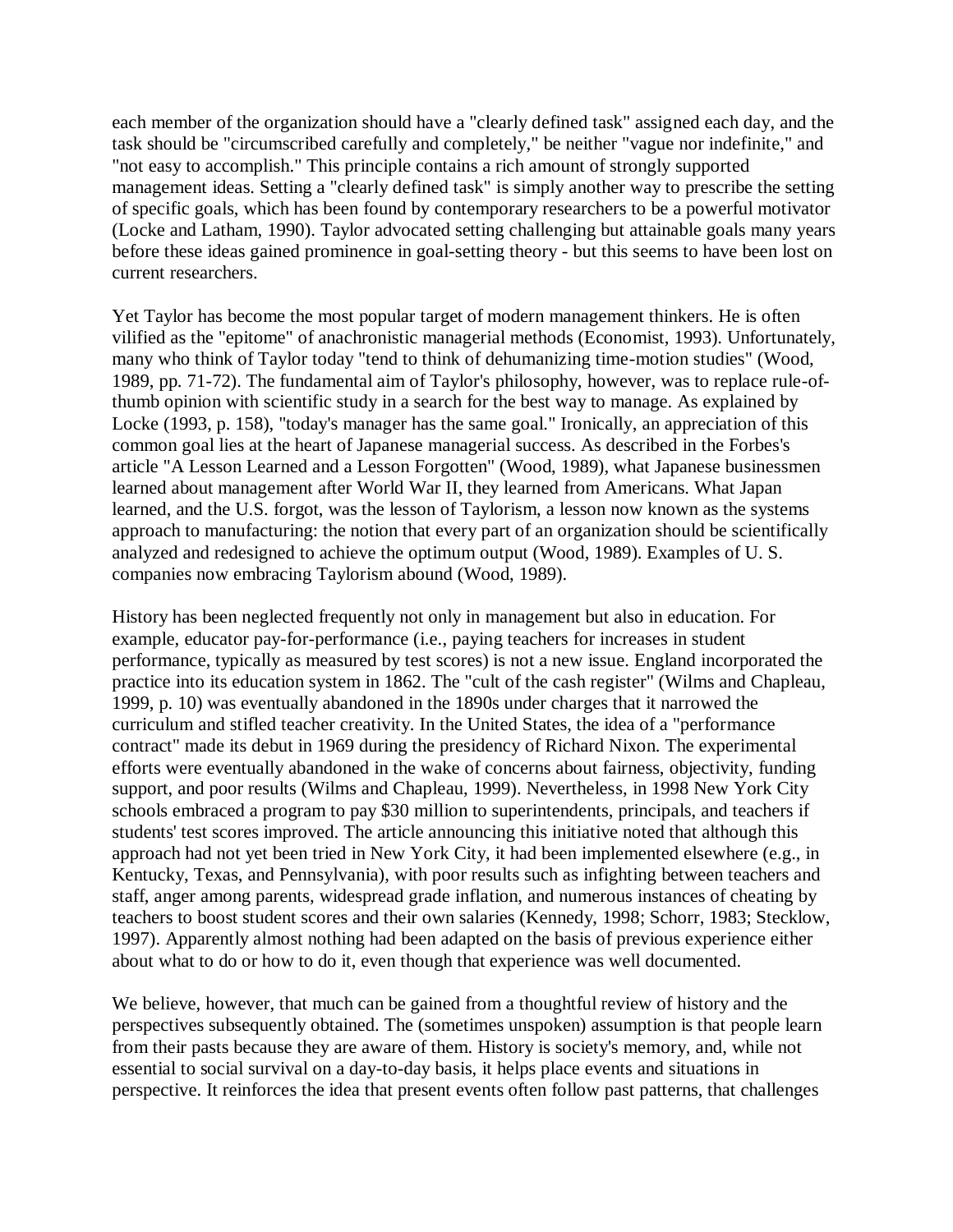can be overcome, and that the new and revolutionary are recognizable and meaningful, if not redundant (Danborn, 1999; McPherson, 1996).

Likewise, memory is important for organizations. Memory is the main component of "learning organizations," a concept that took seed and gained recognition with the publication of Peter Senge's (1990), The Fifth Discipline. Just as individuals cannot progress without remembering past knowledge and experience, so organizations cannot advance without institutional memories (Willard, 1994). Yet many organizations seem to have something similar to Korsakov's Syndrome in which long-term memories suddenly disappear because victims of the disease are unable to form new long-term memories and also lose some or all of their accumulated knowledge. Imagine how difficult it would be to wake up with each day without knowledge of the day before. Yet, this is what seems to happen in organizations when decision makers are indifferent to the past. By failing to reflect on history, valuable knowledge escapes, or worse, is intentionally forgotten.

Research supports the notion that organizations, like individuals, do not always value history as much as they should. Indeed, even when businesses do conduct post-project reviews they only superficially refer to history. In four organizations that Busby (1999) studied, just six historical references were made in 12 hours of review meetings leading him to encourage organizations to pay attention to the past and to ask whether similar things had occurred historically. As he suggested, when organizations do not appreciate history, they are less able to differentiate between systemic and unique problems, and they tend to generate excessive confidence in any planned remedies.

The subsequent sections of this paper examine why history is not always appreciated and then cites organizations that do pay attention to their past successes and failures. It ends on a prescriptive note offering an efficient way for organizations to stay in touch with their histories to improve their future undertakings.

Learning from the Past

Why history is not appreciated

Underlying many organizational members' inability to appreciate history is their belief that experience is a necessary and sufficient teacher in its own right. According to this viewpoint, if a person has an experience, they will necessarily learn from it, and if an individual did not have the experience, they will not learn from someone who has. Certainly, while some believe that people learn best about becoming effective managers by learning from their own experiences (e.g., Dundar, Kocaoglu, and Eng, 1992), others say people do not automatically learn from their own experience (Argyris, 1977; Busby, 1999; Eraut, 1994; Farson, 1997). People have to test new experiences against their existing knowledge and revise that knowledge in order to learn, i.e., individuals have to consciously reflect on it, otherwise what often happens is ". . . ten years of experience equaling one year's experience and mistakes repeated ten times" (Randolph and Posner, 1988, p. 70). Martin (2002) even suggests "A better teacher is 'other people's experience'" (p. 1). And this is exactly what a retrospective analysis provides.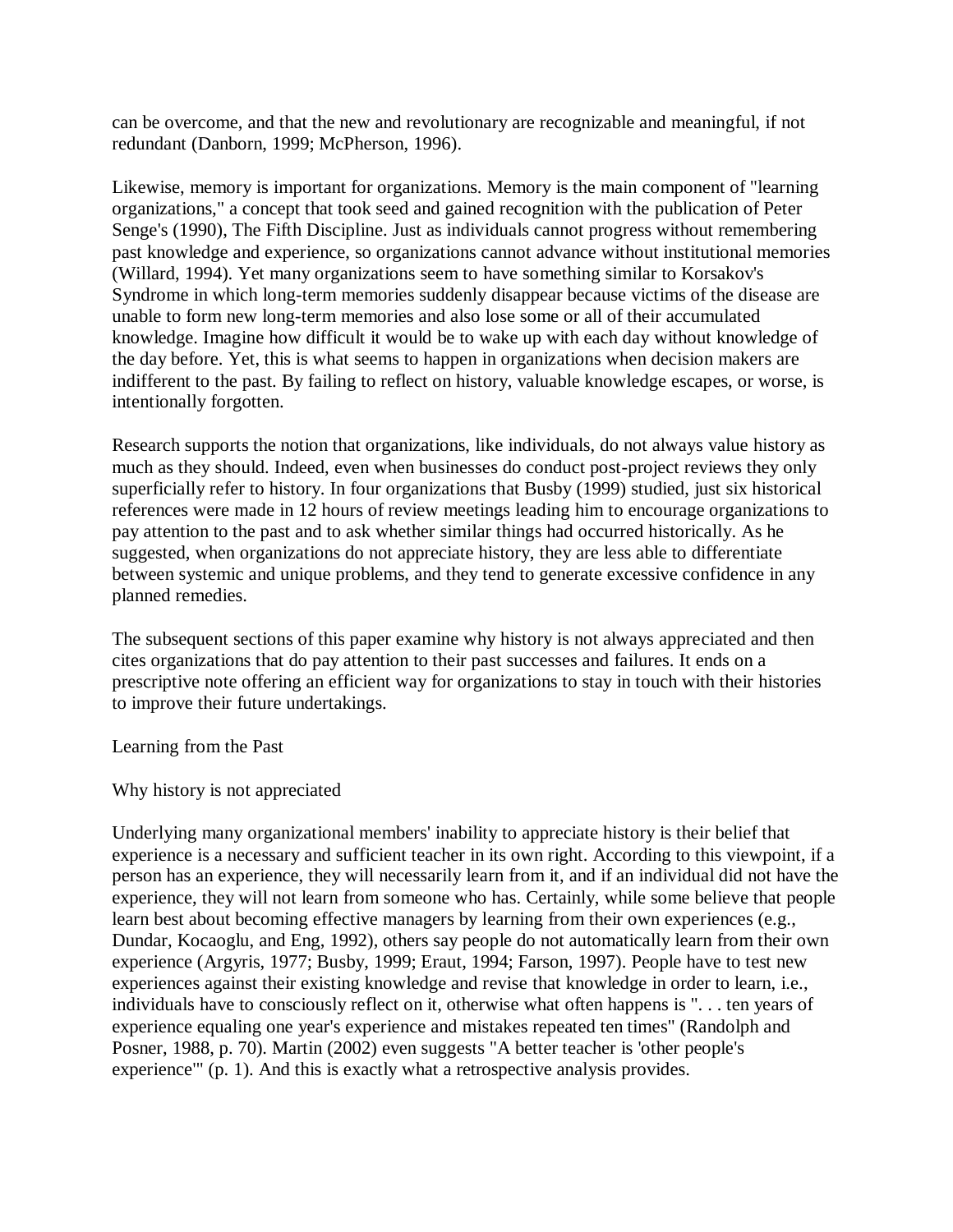A final contributor to a lack of interest in the past is the hubris, the exaggerated self-worth or self-confidence and sense of invincibility characteristic of the boardroom (Hay ward and Hambrick, 1997). Many executives, reported Finkelstein (2003), ". . . were not only arrogant they were proud of it" (p. 169). Due to this perception of superiority, they were reluctant to learn from the successes and failures of others. The problem with exaggerated pride is that executives come to believe in their own infallibility and are reluctant to examine and learn from the past.1 Frequently, highly arrogant executives have the audacity to believe that they will not make the mistakes that others made and, therefore, there is little if any reason to review the past. They appraise their own projects and investments only after they have come to fruition. The focus is constantly on the issue, project, or problem of the moment or the ones around the corner.

Others actively loathe anything related to the past, to their detriment. Nowhere was this more evident than at bankrupt energy broker, Enron. McClean (2001) described Enron as a culture of arrogance epitomized by the banner in its corporate lobby: "The World's Leading Company" (p. 60). McClean suggested that Enron believed that older, stodgier competitors had no chance against the sleek, modern Enron juggernaut. The past, including successful corporate giants, many with long and rich histories, was scoffed at. "These big companies will topple over from their own weight," former CEO Jeff Skilling bragged in 2000, referring to old-economy behemoths like Exxon Mobil (McClean, 2001, p.60). Several years previously "Skilling told all the energy folks he was going to eat their lunch," recalled Southern Co. executive Dwight Evans (McClean, 2001, p. 60). We hope Enron's implosion will not be lost on others in the future.

#### Extraordinary organizations that learn from history

Some organizations establish processes that require managers to periodically consider and learn from past failures and successes. Such reviews become a natural and integral part of their operations and have been found to be particularly effective in military organizations (Lipshitz, Popper, and Oz, 1996). In the private sector, examples of those learning from past errors include Boeing management who, immediately after discovering difficulties with its 737 and 747 airplane programs, conducted an exhaustive project review. To ensure that problems were corrected and not repeated, senior managers commissioned Project Homework to compare development processes of these planes with those of the 707 and 727, two of the company's most error free. The project team produced hundreds of recommendations. Consequently, several members of Project Homework were transferred to the 757 and 767 start-ups where, guided by their past experience, they produced the most successful, error-free product launches in the company's history (Garvin, 1993).

Xerox, taking a different tack, asked the consulting firm of Arthur D. Little to focus on its past successes. In a two-day "jamboree," the consultants documented Xerox's most successful practices, publications, and techniques in order to repeat them in the future (Garvin, 1993). British Petroleum went even further with its historical orientation and established a postproject appraisal unit to review large business undertakings, including joint ventures, acquisitions, and major construction projects. This unit helped the entire company learn from mistakes and repeat successes (Gulliver, 1987).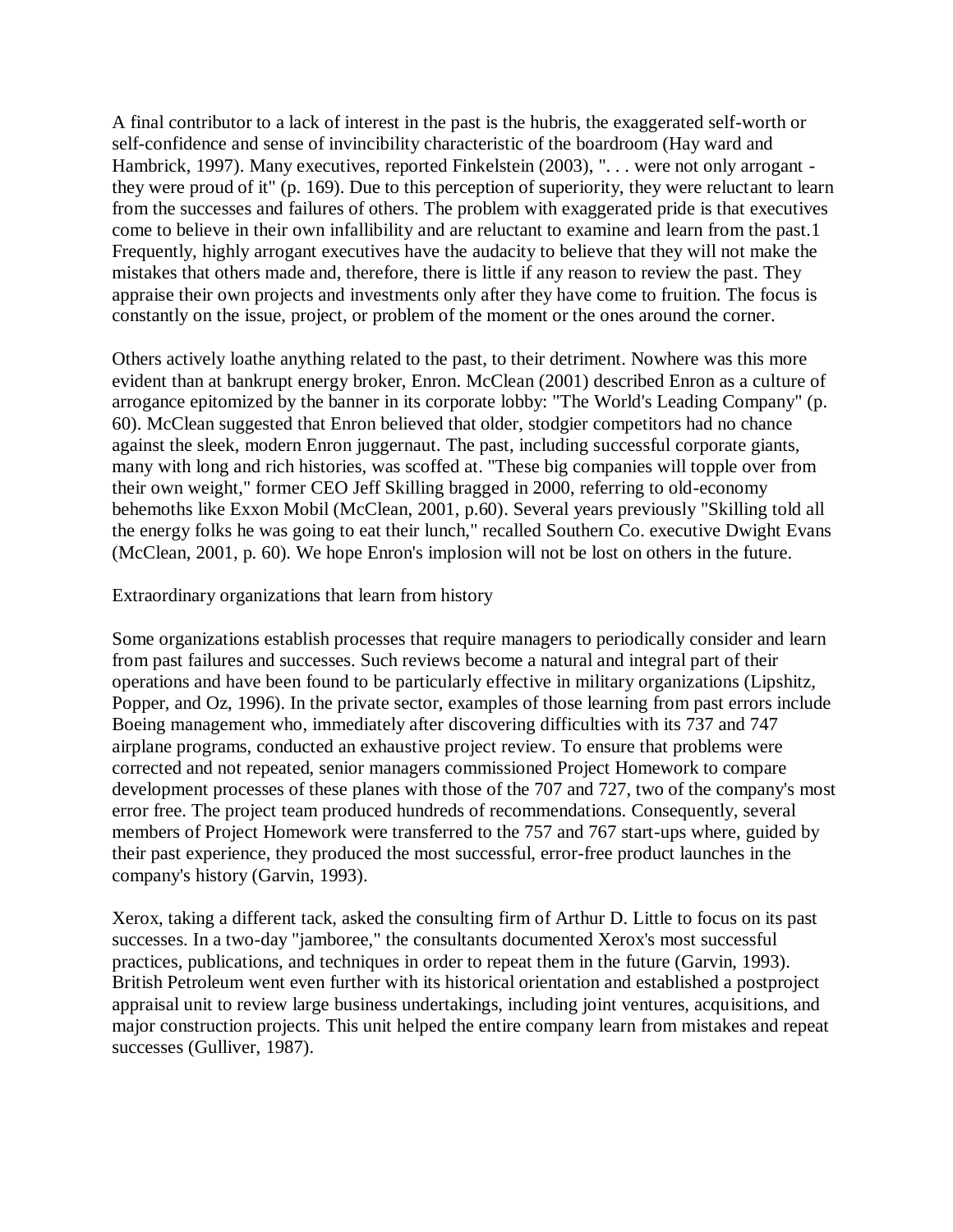Despite these notable examples, relatively few organizations implement such practices, and few commentators explicitly encourage their use even as they discuss lessons learned and project reviews (e.g., Denker, Steward, and Browning, 2001; Graham, 2000; Randolph and Posner, 1988; Youker, 1999). If experience is often the best teacher, as the saying goes, why is it that many organizations seem oblivious to lessons of the past? This is partly because many of the analytical aids used by managers for making strategic decisions, such as SWOT analysis and portfolio matrices, emphasize a firm's current position, while others, such as scenarios, emphasize future possibilities or forecasts (Hopkins, 1999).

Another problem with the successful examples cited is that they do not provide a framework for action or address issues concerned with personal and organizational reluctance to conduct historical analyses. Recommendations from spotlighted companies often are too abstract for general implementation, leaving many specific questions unanswered. How often, for example, should historical analyses be conducted? Who should conduct them and who should attend? How and to whom should the results be disseminated? What is the best format for the reviews? What policies and programs must be in place to take advantage of newly acquired wisdom? Most discussions of retrospective analyses finesse these issues (see Busby, 1999, for an exception). Their focus frequently is philosophy and grand themes, sweeping metaphors rather than gritty, operational details for doing and using.

Kleiner and Roth (1997) offered more detailed suggestions in their learning histories methodology to capture the lessons of institutional experience. Most managers, however, get queasy when they read: "We spent three months interviewing 45 people connected with the Epsilon project - from engineers to secretaries, and up the ladder through AutoCo management. We then spent three more months sifting through the thousands of pages of interview transcripts for meaningful, representative quotations; constructing the most relevant narrative story line; distilling central themes to be illuminated; confirming all quotations with the original interviewees; and putting together the 89-page 'book'" (Kleiner and Roth, 1997, p. 175) [italics added]. Indeed, this Herculean effort cost untold tens-of-thousands of dollars in employee time and outside consulting fees. A project of such magnitude would scare many executives. A simpler, yet efficient approach is needed suggesting how historical lessons can be processed by an organization and translated into more effective action. Before offering such recommendations, we discuss why organizations ignore their pasts.

#### Learning From Successes and Failures

#### Learning from past failure ?

We often hear or read of business success stories and tend to remember more positive events than negative ones. Reviewing 52 studies, Matlin and Strang (1978) found a persistent recall advantage of positive over negative information, a phenomenon they termed the "Pollyanna Principle." These studies also revealed that positive material is recalled faster than negative material. Studies of autobiographical memories have corroborated a tendency to remember a higher proportion of positive events than negative ones (Ehrlichman and Halpern, 1988; Wagenaar, 1986). People also tend to take less responsibility for failed outcomes. Negative feedback, failure experiences, and rejection are among the most aversive events people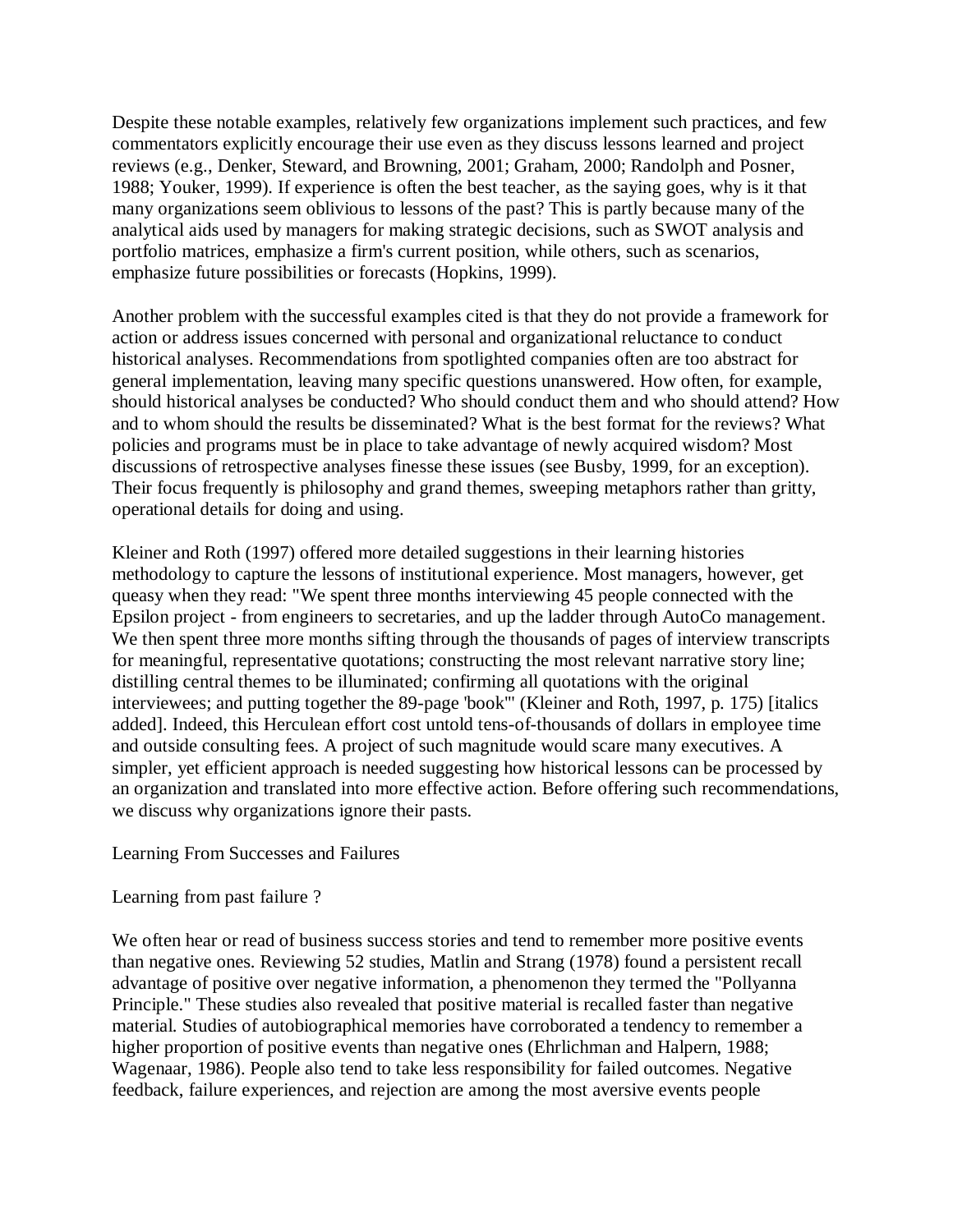experience, and they actively attempt to keep the implications as narrow and as neutral as possible or ignore them altogether to reduce emotional pain and damage to their self-esteem.

Evidence, however, shows that negative information once confronted, can actually lead to more consideration and analysis than positive information. This suggests that, in general, there may be more to be gained from negative events than positive ones (Finkelstein, 2003; Peelers and Czapinski, 1990). In a study of more than 150 new products, Maidique and Zirger (1985) concluded that "the knowledge gained from failures [is] often instrumental in achieving subsequent successes. . . . In the simplest terms, failure is the ultimate teacher" (p. 299) and this "teacher" is anchored in past experiences, perhaps of others. Similarly, there is research demonstrating over a wide variety of situations that people pay greater attention to and are influenced more by negative information than by comparable positive information (for reviews, see Fiske and Taylor, 1991; Kanouse and Hansen, 1972; Taylor, 1991).

When an assistant asked the famous American inventor, Thomas A. Edison, why he persisted in trying to discover a long-lasting filament for the light bulb after failing thousands of times, he replied that he did not understand the question. He explained that he had discovered thousands of things that did not work (Michalko, 1996). When an experiment failed, Edison would always ask what the failure revealed and would enthusiastically record what he had learned for future reference. Innovative organizations tolerate failure as the price of future success, but to consistently turn failure to success it must be recorded and reexamined periodically.

Some firms have included the notion of failing in their company philosophy. One organization noted by Peters and Austin (1985) indicated in their formal written philosophy: "We tell our people to make at least ten mistakes a day. If you are not making ten mistakes a day you are not trying hard enough (p. 180)." To be a supporter of failure does not mean being a supporter of slipshod performance. Instead, the issue is good tries that fail, well-planned attempts from which one explicitly learns something. There must be tolerance for error and while such a viewpoint is important what is not stated is that all these efforts, no matter how effective or lacking in the moment, must be passed along to others. Otherwise, all best efforts and achievements ". . . will be lost like tears in rain" (Scott and Deeley, 1982) unless someone has the insight to make the past a part of the present.

#### Learning from past success

Although numerous books tout the success of organizations or leaders, the classic one on selfdevelopment by modeling the success of others is Peters and Waterman, In Search of Excellence: Lessons from America's Best-Run Companies (1982), which is widely credited with creating the management guru industry. The authors investigated the qualities common to 43 of the best-run companies in America, suggesting that excellence is achieved by imitating the highlighted organizations and implementing the eight rather commonsensical principles. However, a mere three years after In Search of Excellence became world renowned, Business Week found that 14 of the 43 (33%) no longer met Peters and Waterman's criteria for excellence (Von Bergen and Soper, 1995).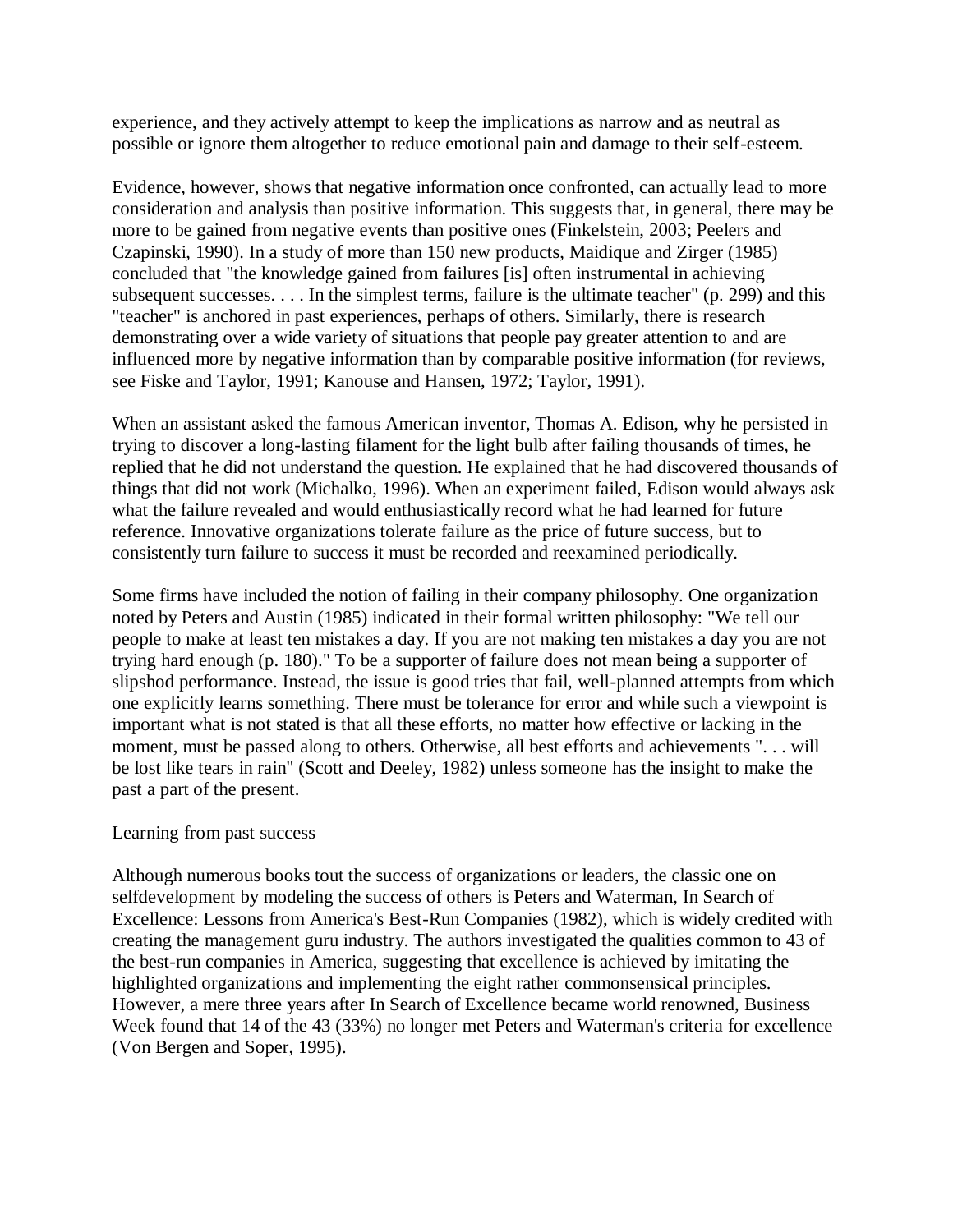In contrast, consider the impact In Search of Excellence has had on American and worldwide management practices. Firms spent untold millions of dollars modeling themselves after the "remarkably successful" institutions touted by Peters and Waterman. The moral might be to study "successes" from a more historical perspective, one that examines businesses with substantial track records over the long run, instead of momentary snapshots.

Even so, learning from success may be problematic, as indicated by Leslie Wexner, CEO, The Limited, Inc., who said that "Success doesn't beget success. Success begets failure because the more that you know a thing works, the less likely you are to think that it won't work. When you've had a long string of victories, it's harder to foresee your own vulnerabilities" (1994, p. 161). Lastly, Dess and Picken (1999), in reviewing the Food Lion grocery chain, indicated that an organization's strengths, no matter how great, may not necessarily translate into sustainable competitive advantages in a different competitive environment.

Creative destruction: In search of new successes

Not only can organizations learn from past successes, they can also use these successes as a springboard for greater innovation and creativity. This process is embodied in the concepts of entrepreneurship and innovation presented by Joseph Schumpeter, the famous 19th century Austrian economist. Schumpeter (1950) saw an entrepreneur as a pioneer whose role is to "reform or revolutionize the pattern of production by exploiting an invention or . . . an untried technological possibility for producing a new commodity or producing an old one in a new way, but opening up a new source of supply of materials or a new outlet for products, by reorganizing an industry and so on" (p. 132). Contrary to other competing entrepreneurship paradigms, the entrepreneur in Schumpeter's view is not focused on discovery per se, but adds value by implementing some sort of breakthrough.

The entrepreneur's job is to fuel capitalism through innovation, implementing significant changes to the status quo that break up the old and create the new. Successful entrepreneurs have a threefold ability to foster innovation: (1) to perceive new opportunities, (2) to plan for their implementation, and (3) to break down any societal resistance so the implementation can succeed.

By definition, innovation is a process implemented by entrepreneurs. Schumpeter (1934) identified five types of innovation: (1) new products, (2) new materials or resources, (3) new markets, (4) new production processes, and (5) new forms of organization. It often occurs through the process of creative destruction, whereby managers consciously and constantly destroy the old by recombining its elements into new forms. Creative destruction is the process by which organizations understand the role of the past in creating the present and therefore attempt to "destroy" present successes in pursuit of future ones.

Schumpeter's notion of creative destruction was not new, however, and had several similarities with Hegelian dialectic logic (Hegel, 1952; Rychlak, 1976). As philosopher Mortimer Adler (1927) noted, the dialectician sees no meaning without knowledge of an opposite. Left only exists within the right-left context, good is only appreciated within the good-evil context, and so on. Opposing ideas - thesis and antithesis - are predisposed to merge and become one to resolve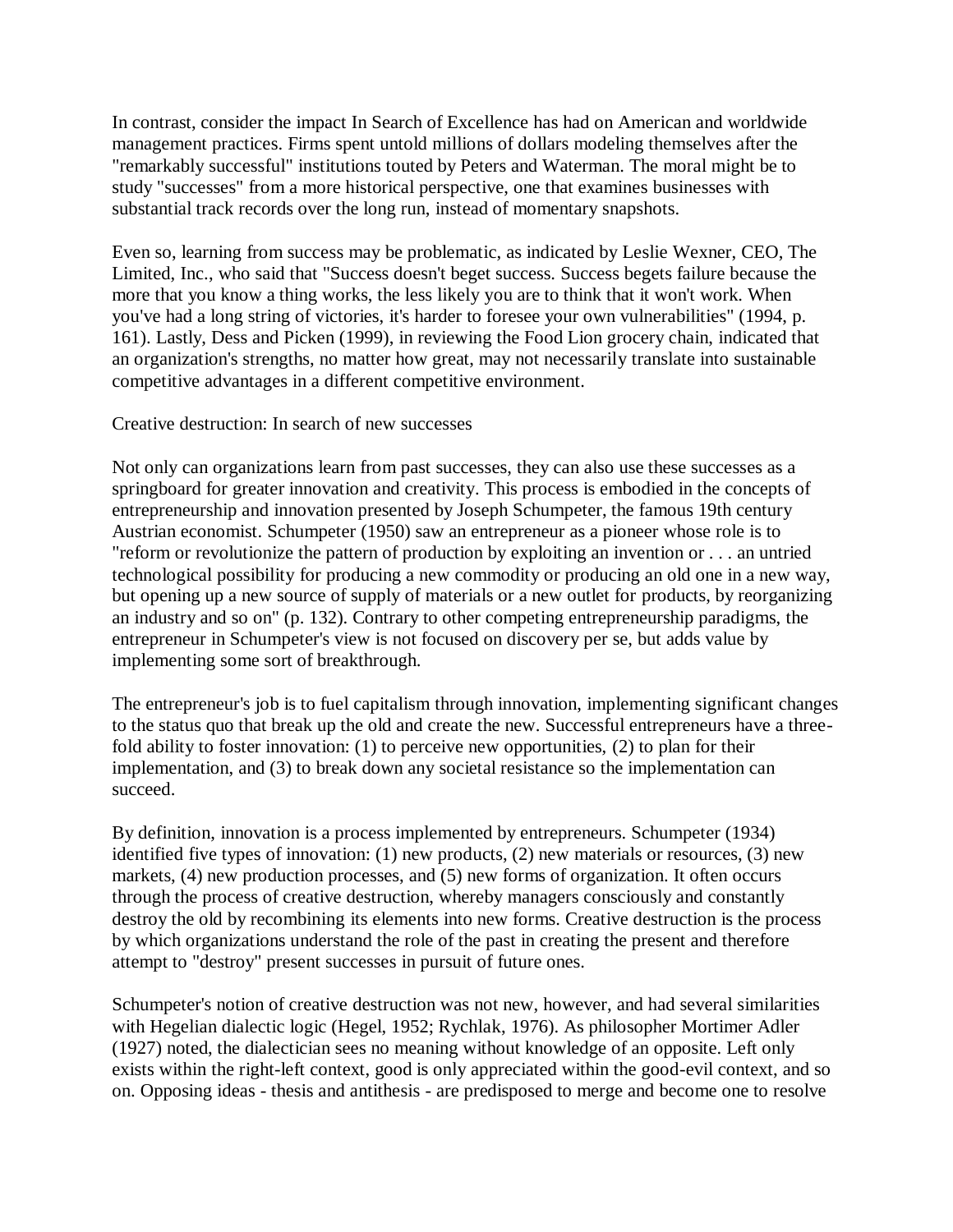the contradictions. The newly merged idea or synthesis must, to obtain meaning, create its own opposite, ultimately continuing the dialectic process.

The dialectical approach recognizes two distinct types of change (Adler, 1927). First, incremental, continuous change is generated through the negation of the negation and the mutual interpenetration of opposites (Hegel, 1952). Incremental change is primarily concerned with improvements in efficiency. Second, sudden, revolutionary change - similar to Schumpeter's creative destruction - concerns the transformation of quantity into quality and is primarily concerned with effectiveness. However, one could argue that either incremental or revolutionary change could result in improvements in efficiency and effectiveness.

Similar to Schumpeter's view of economic development through capitalism, dialectic logic suggests that no state of being is sustainable. Because the environment is always in flux, successful firms must continually change as well. The factors that create success will, in the absence of restraining or countervailing influences, eventually lead to failure or self-destruction. A high level of success can even blind managers to the need for constant change (Parnell, Lado, & Wright, 1992). As Vandenbrook warned:

But life, disconcertingly and reassuringly, is bigger than straight line logic; it conforms with a kind of curved logic which turns things around and often, before you become aware of it, turns them into their opposites.

Pacifists become militants.

Freedom fighters become tyrants.

Blessings become curses.

Labor saving devices become intolerable burdens.

Help becomes hindrance.

More becomes less.

- (Vandenbrook, 1978, p. viii).

Recommendations for Managers

Several recommendations for manager can be gleaned from this perspective on historical success and failure.

(1) Managers should resist the notion that today's source of competitive advantage will be eternal; instead, pursue creative destruction. A large stream of current research is concerned with the development and attainment of sustainable competitive advantage. To the contrary, organizations may be better advised to accept that notion that no competitive advantage is sustainable and focus instead efforts to recombine resources to develop new forms of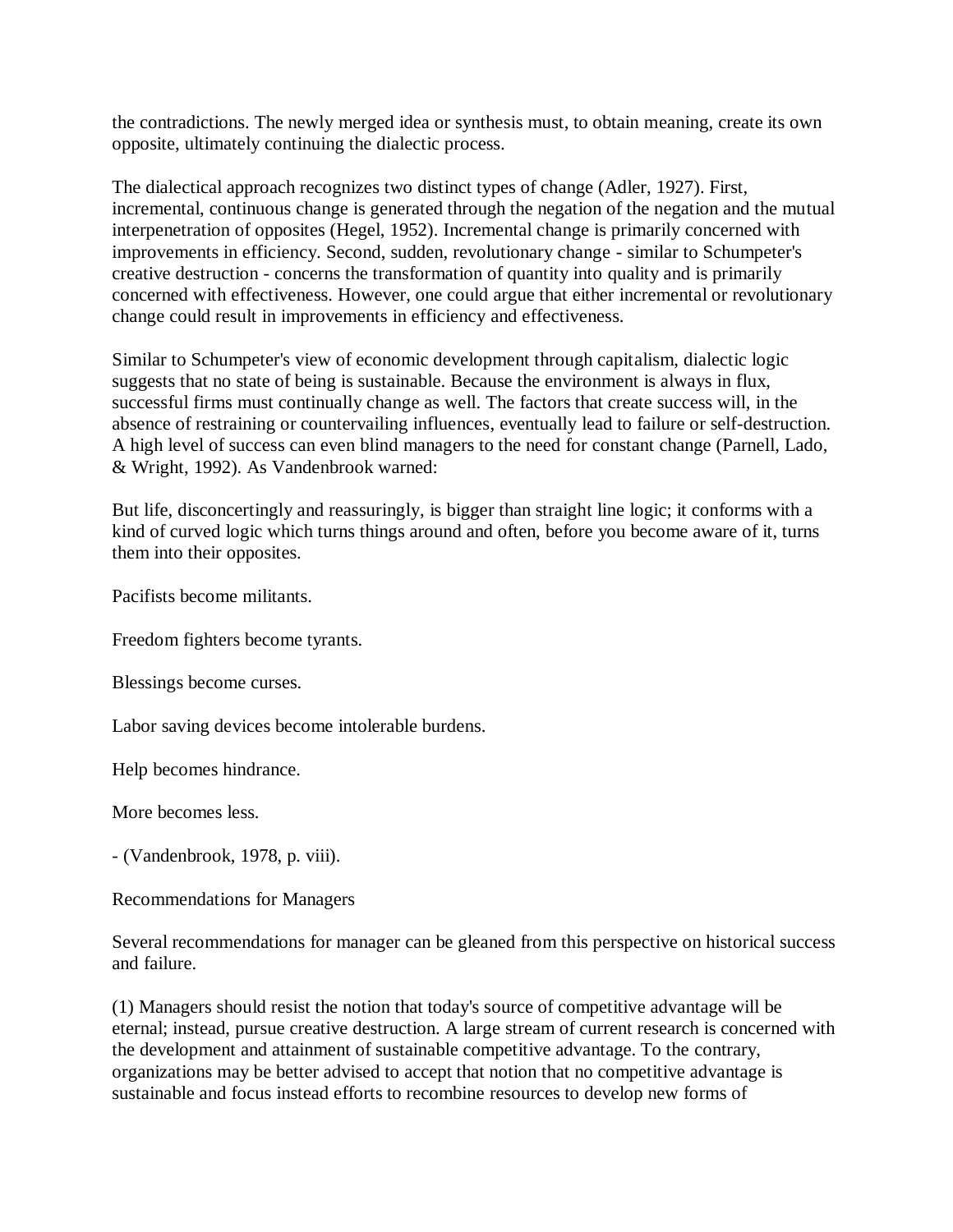competitive advantage. There is truth in both perspectives. Hence, top managers should engage in three pursuits simultaneously. First, they should seek to "stretch" the sustainability of current forms of competitive advantage. Advertising campaigns, competitive positioning, and various minor product or service enhancements can increase the duration of a particular competitive advantage. Second, recognizing that all good things must come to an end, they should also emphasize the constant development of new forms of resource combinations, preferably those with the potential for greater sustainability. This pursuit of creative destruction recognizes that innovation does not just happen but usually springs from conscious activity. Managers should also seek to acquire the types of resources (i.e., valuable, rare, and not easily imitated) that will foster the development of somewhat sustainable competitive advantage through innovation. Indeed, all resources are not created equal. It is logical, for example, that an organization with creative employees, a strong innovative culture, and access to capital is likely to outperform one that lacks these critical resources.

Finally, at a deeper level, managers should recognize that managerial infatuation with success is not healthy for the organization and should be guarded. Indeed, organizational prosperity can ultimately lead to poverty. Specifically, success may foster a belief in maintaining the status quo (e.g., "If it ain't broke, don't fix it."). Such a conviction may culminate in illusions of grandeur and invulnerability (Janis, 1972) and may escalate commitment to a favored technology. For example, a successful organization perceiving itself as invincible may resist innovation, the prospective savior of its own destruction. Thus, complacency may be the nemesis of prosperity.

Success that is technology-based may result from high innovation but may also lead to a commitment to technology that may become obsolete. For example, Texas Instruments, once the technological leader in the electronics and semiconductor industry, became blinded by its prowess to new rules of international competition (especially from Japanese firms). Thus, the firm became too committed to the very technology that had previously propelled it to a leadership position.

(2) Consider the second and third iterations when developing solutions to organizational problems. A presumed positive effect from implementing an ostensible solution can be overshadowed by negative responses to the change. Take, for example, participative decisionmaking, a largely positive approach. A number of scholars have suggested that organizational effectiveness increases as an organization evolves toward a consensus decisionmaking approach (O'Brien, 1995; Tseo and Ramos, 1995). However, participative decisionmaking may lead to perceived managerial power loss and an inability to effectively implement future decisions that may be difficult or unpopular (Pollock and Colwill, 1987). Thus, the notion of full consensus as a necessary requirement for effective decision-making may be flawed in that its realization can result in a decline in organizational effectiveness.

(3) Managers should recognize that they can be instrumental in promoting a dynamic, innovative organization. They can highlight threats to the organization that may lead to uncertainty and disorder if change does not occur (Schein, 1990). They can articulate a new direction and a set of assumptions, thus providing a new role model (Hanna, 1988). They can try to hire innovators as new employees and channel rewards to innovative members of the organization (Walton, 1987).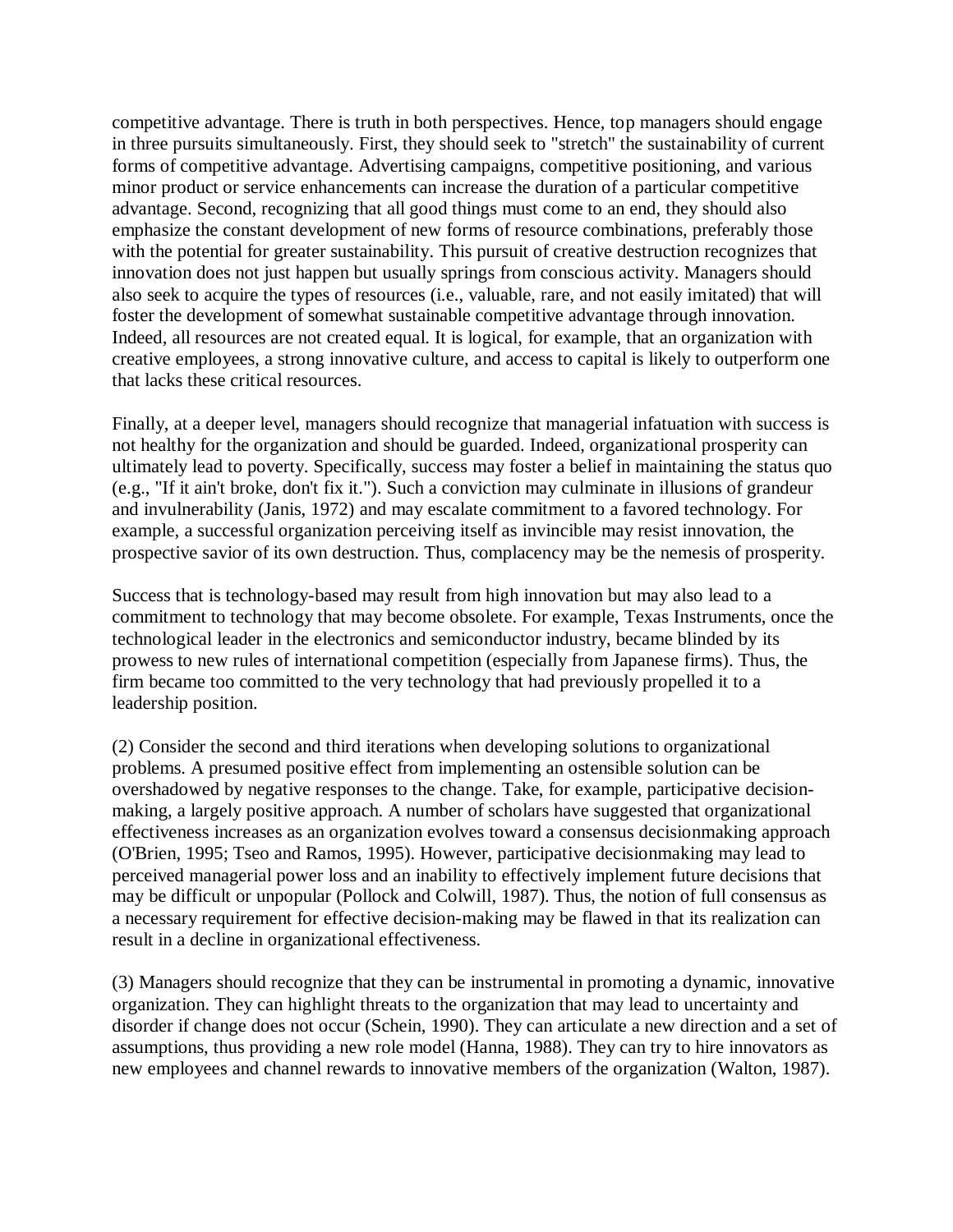(4) Managers should periodically review their organizations projects and activities, as well as those of others and consider what has gone before, not just where they think they are going. Benchmarking can assist in this process. Such an analysis should be devoted to reviewing key achievements and shortcomings, organizational goals and initiatives, and processes and outcomes. Benchmarking, as defined by Xerox, is the continuous process of measuring a company's products, services, and practices against the world's toughest competitors to identify areas for improvement (Ford, 1993).

### **Conclusions**

Progress is ultimately limited by our inability to learn from past successes and mistakes, both our own and others (Veronesi, 2002). Every journey requires that we understand the point we would like to reach and the point from which we start. All too frequently, organizations focus on the former to the exclusion of the latter. The finest resources will not assist in this journey if we only have goals and do not know our starting points, or anchors. The past provides the anchors from which we reach out. Without knowing where we start, we are doomed to travel at random, or worse, in what might be harmful directions until we thrust our organization over a cliff. This has happened time and again.

It will be interesting, for example, to see if American industry's remarkable shortsightedness with respect to Japan's industrial emergence will repeat itself in China. Licensing advanced U. S. technologies to Japanese manufacturers, particularly in the 1960s, created a pace of technological leapfrogging hitherto unseen. The infamous licensing of the transistor by AT&T to Japan catapulted Japan into the modern electronics age (Leitner, 1999). Similar actions, repeated in a host of different product lines, demonstrated the Japanese strength to recognize, assimilate, and commercialize good ideas, whatever their origin. Will these mistakes with respect to Japan occur again with China?

Organizations can learn not to repeat mistakes and to capitalize on past successes by valuing and remaining aware of the past. We have offered a number of reasons for taking a larger view of business situations. Readers are encouraged to use these ideas in ways that fit the needs and circumstances of their organizations.

#### **[Footnote]**

1 Such a phenomenon appears to characterize not only executives in business but also senior military officers. For example, Kroll, Toombs, and Wright (2000) provide an insightful analysis of Napoleon Bonaparte's tragic march home from Moscow in 1812 as a lesson in hubris.

[Reference] **REFERENCES** Adler, M. J. (1927). Dialectic. New York: Harcourt, Brace. Argyris, C. (1977, September/October). Double loop learning in organizations. Harvard Business Review, 55, 115-125. Bedeian, A. G. (1998). Exploring the past. Journal of Management History, 4, 4-14. Bluedorn, A. C. (Ed.) (1986). Special book review section on the classics of management. Introduction. Academy of Management Review, 11, 442-464.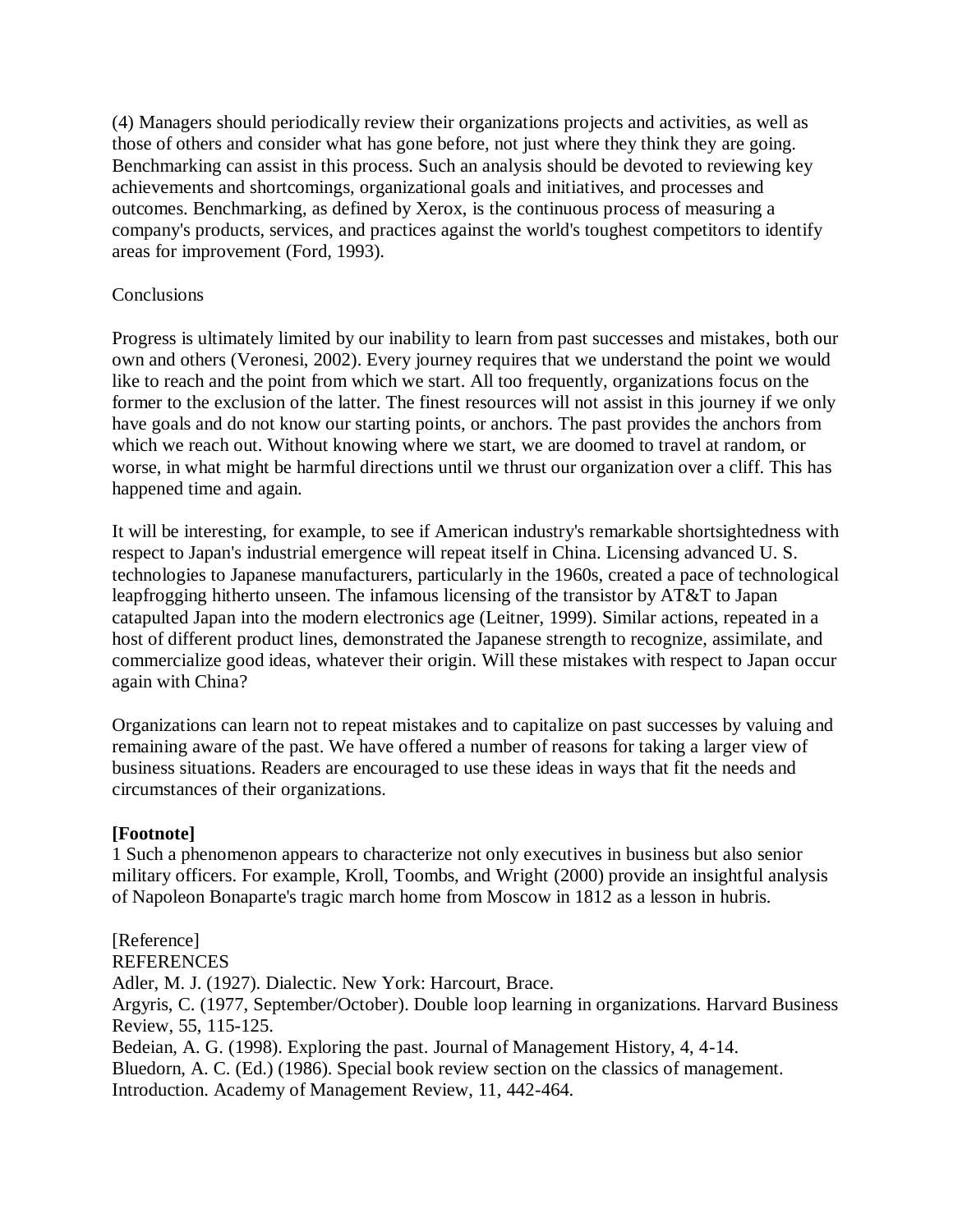Bohle, B. (1967). The home book of American quotations. New York: Dodd Mead and Company. Originally, Henry Ford's comment occurred in the Chicago Tribune, (May 25, 1916). Busby, J. S. (1999). An assessment of post-project reviews. Project Management Journal, 30, 23- 29.

Danborn, D. B. (1999). Learning lessons from history. USA Today Magazine, 128(2652), 30-33. Denker, S., Steward, D. V., and Browning, T. R. (2001). Planning concurrency and managing iteration in projects. Project Management Journal, 32, 31-38.

Dess, G. C., and Picken, J. C. (1999). Creating competitive (dis)advantage: Learning from Food Lion's freefall. Academy of Management Executive, 13, 97-111.

Dundar, F., Kocaoglu, K. D., and Eng, N. (1992). (Eds.). Technology management: The new international language/'91. IEEE: New York.

Economist (1993, January 23). Return of the stopwatch, p. 69.

Ehrlichman, H., and Halpern, J. N. (1988). Affect and memory: Effects of pleasant and unpleasant odors on retrieval of happy or unhappy memories. Journal of Personality and Social Psychology, 55, 769-779.

Eraut, M. (1994). Developing professional knowledge and competence. Palmer Press: London. Farson, R. (1997). Management of the absurd: Paradoxes in leadership. Touchstone Books: New York.

Finkelstein, S. (2003). Why smart executives fail: And what you can learn from their mistakes. NY: Portfolio.

Fisk, S. T., and Taylor, S. E. (1991). Social cognition (2nd ed.). New York: McGraw-Hill.

Ford, D. J. (1993, July). Benchmarking HRD. Training and Development, 37-41.

Garvin, D. A. (1993, July/August). Building a learning organization. Harvard Business Review, 71, 78-91.

Graham, A. K. (2000). Beyond PM 101: Lessons for managing large development programs. Project Management Journal, 31, 7-18.

Gulliver, F. R. (1987, March/April). Post-project appraisals pay. Harvard Business Review, 65, 128-132.

Hanna, D. P. (1988). Designing organizations for high performance. Reading, MA: Addison-Wesley.

Hayward, M. L. A., and Hambrick, D. C. (1997). Explaining the premiums paid for large acquisitions: Evidence of CEO hubris. Administrative Science Quarterly, 42, 103-130.

Hegel, G. W. F. (1952). The philosophy of right. In Hutchins, Great books of the Western world, (Vol. 46, pp. 1-150). Chicago: Encyclopedia Britannica.

Hopkins, H. D. (1999, March/April). Using history for strategic problem-solving: The Harley-Davidson effect. Business Horizons, 42, 52-60.

Janis, I. L. (1972). Victims of groupthink: A psychological study of foreign-policy decisions and fiascoes. Boston: Houghton Mifflin.

Kanouse, D. E., and Hanson, L. R. Jr. (1972). Negativity in evaluations. In E. E. Jones, D. E. Kanouse, H. H. Kalley, R. E. Nisbettt, S. Valins, and B. Weiner (Eds.), Attribution: Perceiving the causes of behavior (pp. 47-62). Morristown, NJ: General Learning Press.

Kennedy, R. (1998, January 27). Private group offers educator bonus plan. New York Times. Section A, 20.

Kleiner, A., and Roth, G. (1997, September/October). How to make experience your company's best teacher. Harvard Business Review, 75, 172-177.

Kroll, M. J., Toombs, L. A., and Wright, P. (2000). Napoleon's tragic march home from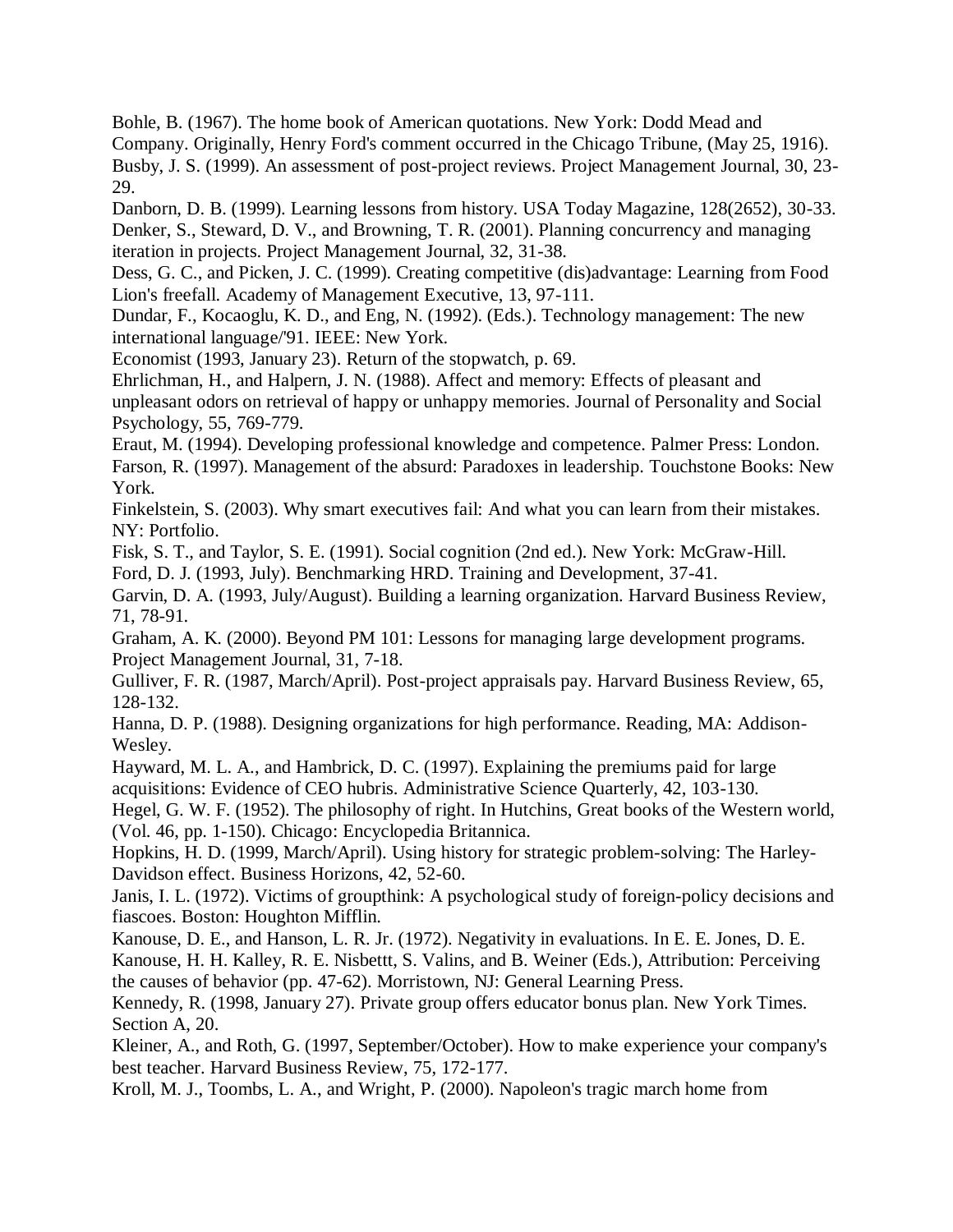Moscow: Lessons in hubris. Academy of Management Executive, 14, 117-128.

Leitner, P. M. (1999). Japan's post-war economic success: Deming, quality, and contextual realities. Journal of Management History, 5, 489-502.

Lipshitz, R., Popper, M., and Oz, S. (1996). Building learning organizations: The design and implementation of organizational learning mechanisms. Journal of Applied Behavioral Science, 32, 292-305.

Locke, E. A. (1993). Letter to the editor: The science of management. Harvard Business Review, 71, 158.

Locke, E. A., and Latham, G. P. (1990). A theory of goal setting and task performance. Englewood Cliffs, NJ: Prentice-Hall.

Maidique, M. A., and Zirger, B. J. (1985). The new product learning cycle. Research Policy, 14, 299-309.

Manicas, P. T. (1987). A history and philosophy of the social sciences. Oxford: Blackwell. Martin, J. (2002). The cheapest lesson in life. Retrieved July 17, 2002, from [http://www.black](http://www.black-collegian.com/)[collegian.com/](http://www.black-collegian.com/) news/projoelesson1000.shtml

Matlin, M. W., and Strang, D. J. (1978). The Pollyanna principle: Selectivity in language, memory, and thought. Cambridge, MA: Schenkman.

McClean, B. (2001, December 24). Why Enron went bust. Fortune, 144, 58-68.

McPherson, J. M. (1996). Drawn with the sword: Reflections on the American Civil War. NY: Oxford Press.

Michalko, M. (1996). 3 lessons in creativity from Thomas Edison. Executive Edge Newsletter, 27, 2-5.

Mirvis, P., and Berg, D. (1977). Failures in organizational development and change. New York: Wiley.

Montgomery, D. (1976). Workers' control of machine production in the nineteenth century. LaborHistory, 17, 485-509.

O'Brien, R. C. (1995). Employee involvement in performance improvement: A consideration of tacit knowledge, commitment, and trust. Employee Relations, 17, 112-120.

Parnell, J. A., Lado, A., and Wright, P. (1992). Why good things never seem to last: A dialectic perspective of long-term competitive advantage. Journal of Business Strategies, 9, 62-68.

Peeters, G., and Czapinski, J. (1990). Positive-negative asymmetry in evaluations: The distinction between affective and informational negativity effects. European Review of Social Psychology, 1, 33-60.

Peters, T. J., and Austin, N. (1985). A passion for excellence: The leadership difference. New York: Random House.

Peters, T. J., and Waterman, R. H. (1982). In search of excellence: Lessons from America's bestrun companies. New York: Harper and Row.

Pfeffer, J., and Sutton, R. I. (2000). The knowing-doing gap: How smart companies turn knowledge intoaction. Boston, MA: Harvard Business School Press.

Phillips, C. R., Bedeian, A. G., and Molstad, C. (1991). Repetitive work: Contrast and conflict. Journal of Socio-Economies, 20, 73-82.

Pollock, M., and Colwill, N. L. (1987). Participatory decision making in review. Leadership and Organization Development Journal, 8, 7-10.

Randolph, A. W., and Posner, B. Z. (1988). What every manager needs to know about project management. Sloan Management Review, 29, 65-73.

Rychlak, J. F. (1976). The multiple meanings of "dialectic." In: J. F. Rychlak (Ed.), Dialectic: